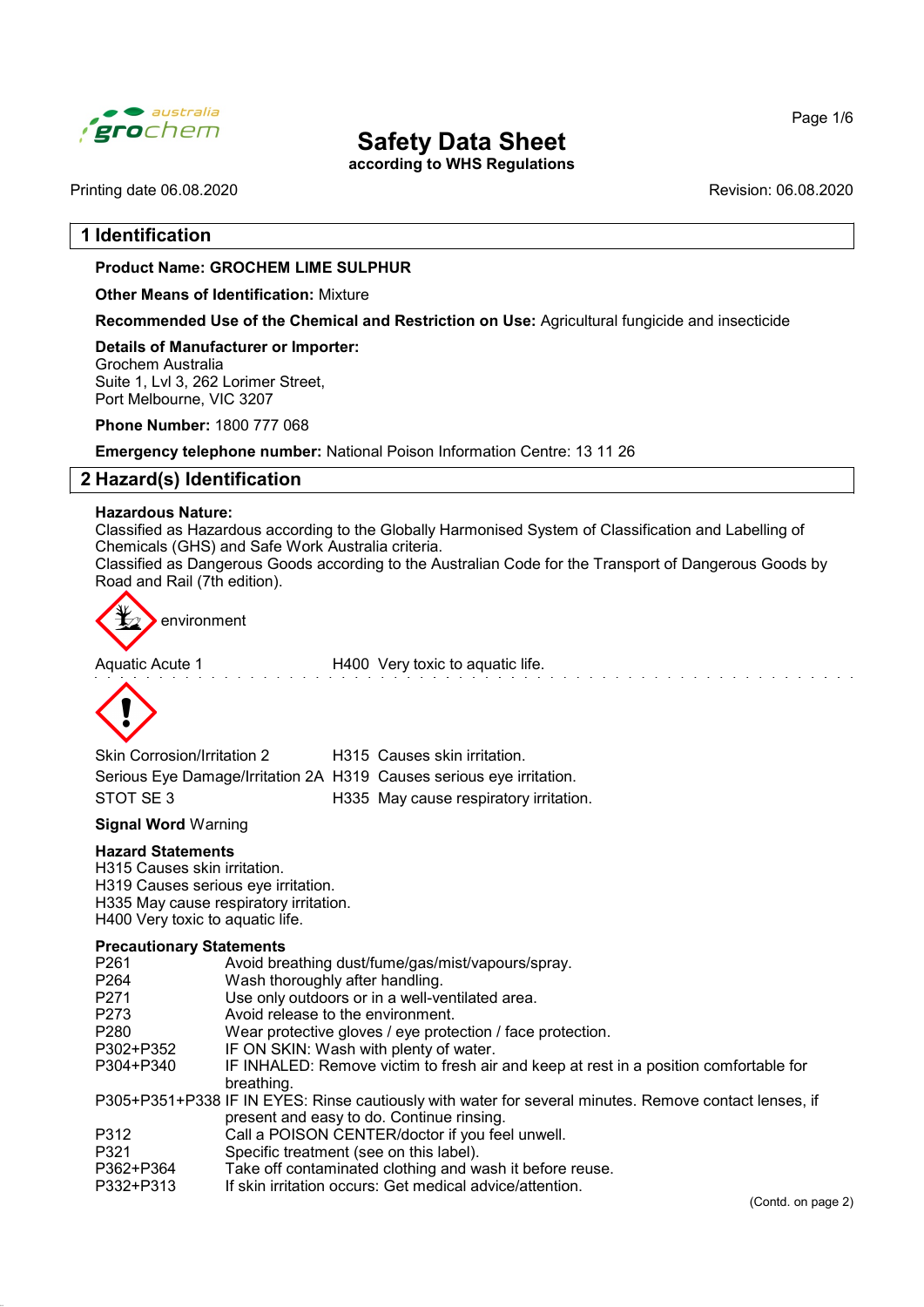

according to WHS Regulations

Page 2/6

#### Printing date 06.08.2020 **Revision: 06.08.2020** Revision: 06.08.2020

### Product Name: GROCHEM LIME SULPHUR

|                  |                                                                                       | (Contd. of page 1) |
|------------------|---------------------------------------------------------------------------------------|--------------------|
| P337+P313        | If eye irritation persists: Get medical advice/attention.                             |                    |
| P391             | Collect spillage.                                                                     |                    |
| P403+P233        | Store in a well-ventilated place. Keep container tightly closed.                      |                    |
| P405             | Store locked up.                                                                      |                    |
| P <sub>501</sub> | Dispose of contents/container in accordance with local/regional/national regulations. |                    |
|                  | <b>Additional Information</b> AUH031 Contact with acids liberates toxic gas.          |                    |

# 3 Composition and Information on Ingredients

### Chemical Characterization: Mixtures

Description: Mixture of substances listed below with nonhazardous additions.

#### Hazardous Components:

| CAS: 1344-81-6 Calcium polysulphides                                                                                      |  |
|---------------------------------------------------------------------------------------------------------------------------|--|
| ♦ Aquatic Acute 1, H400; ♦ Skin Corrosion/Irritation 2, H315; Serious Eye Damage/<br>Irritation 2A, H319; STOT SE 3, H335 |  |

### 4 First Aid Measures

#### Inhalation:

If inhaled, remove to fresh air. If not breathing, give artificial respiration. If breathing is difficult, give oxygen. Seek medical attention if breathing problems develop.

#### Skin Contact:

In case of skin contact, immediately remove contaminated clothing and wash affected areas with water and soap. Seek medical attention if symptoms occur.

#### Eye Contact:

In case of eye contact, hold eyelids open and rinse with water for at least 15 minutes. Seek medical attention if symptoms occur.

#### Ingestion:

If swallowed, do not induce vomiting. Immediately rinse mouth with water. Give a glass of water. Never give anything by mouth to an unconscious person. Seek immediate medical attention.

#### Symptoms Caused by Exposure:

Inhalation: May cause respiratory irritation and coughing. Overexposure may cause breathing difficulties, pulmonary oedema, unconsciousness and death.

Skin Contact: Causes skin irritation, redness and rash.

Eye Contact: Causes serious eye irritation, redness, lachrymation, conjunctivitis and possible burns. Ingestion: May cause collapse, pulmonary oedema, haemorrhage and damage ot the liver, kidneys and brain. Large quantities can be fatal.

#### Medical Attention and Special Treatment:

For severe hydrogen sulphide poisoning inhale amyl nitrate for 15-30 seconds each minute until 10mL of 3% sodium nitrite solution can be administered intravenously at a rate of 2.5 - 5.0 mL per minute.

## 5 Fire Fighting Measures

Suitable Extinguishing Media: Use fire extinguishing methods suitable to surrounding conditions.

#### Specific Hazards Arising from the Chemical:

No hazardous decomposition products known. Toxic and flammable hydrogen sulphide gas may be generated in contact with acids.

This product is not flammable, but may decompose in a fire.

Containers close to fire should be removed if safe to do so. Use water spray to cool fire exposed containers.

#### Special Protective Equipment and Precautions for Fire Fighters:

Mouth respiratory protective device.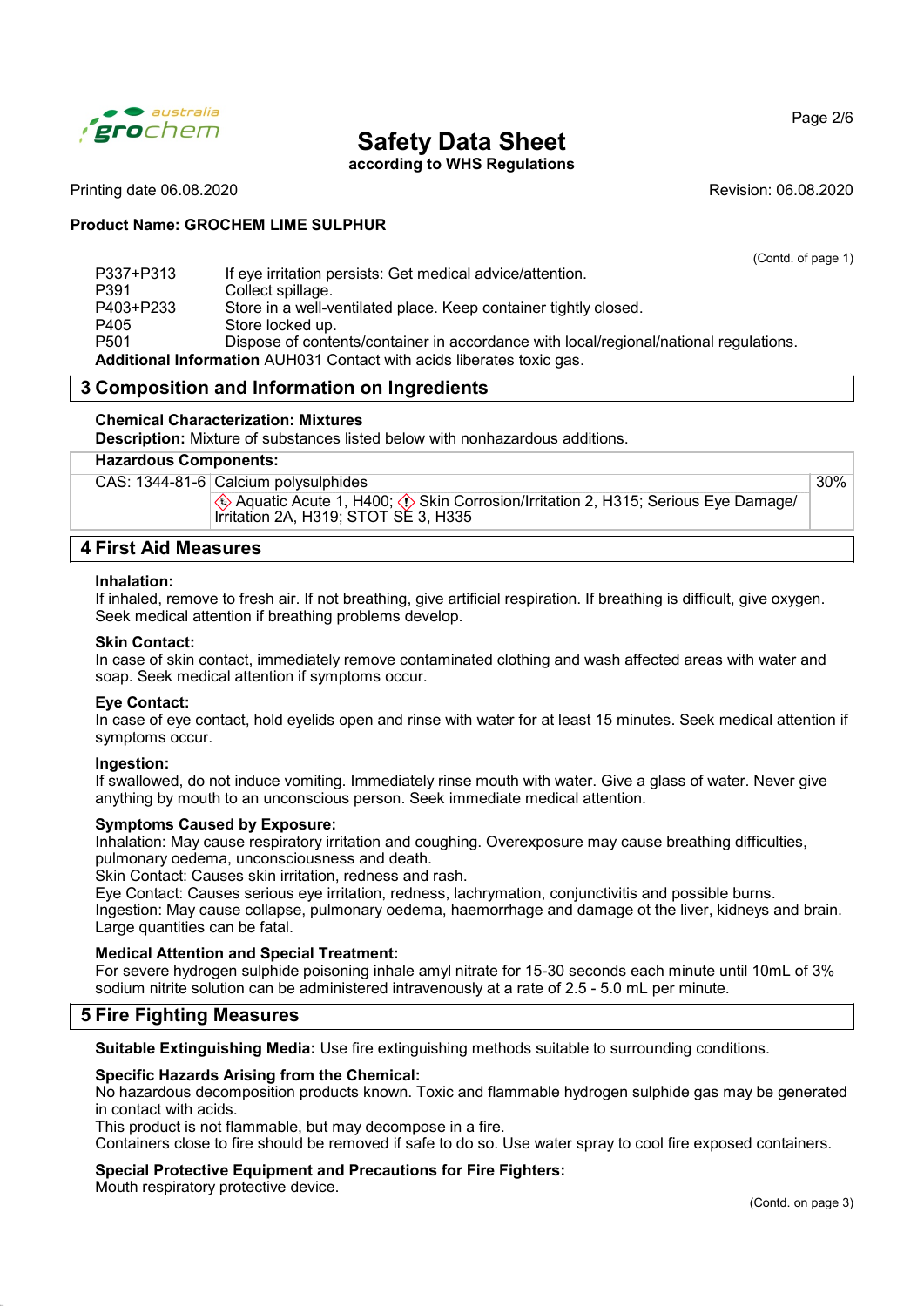

according to WHS Regulations

Printing date 06.08.2020 Revision: 06.08.2020

#### Product Name: GROCHEM LIME SULPHUR

(Contd. of page 2)

When fighting a major fire wear self-contained breathing apparatus and protective equipment.

## 6 Accidental Release Measures

#### Personal Precautions, Protective Equipment and Emergency Procedures:

Wear approved respiratory protection, chemical resistant gloves, protective clothing and safety boots. Evacuate all non-essential personnel from affected area. Do not breathe vapours. Ensure adequate ventilation.

#### Environmental Precautions:

In the event of a major spill, prevent spillage from entering drains or water courses.

#### Methods and Materials for Containment and Cleaning Up:

Stop leak if safe to do so and absorb spill with sand, earth, vermiculite or some other absorbent material. Collect the spilled material and place into a suitable container for disposal.

# 7 Handling and Storage

#### Precautions for Safe Handling:

Contact with acids liberates toxic gas.

Use of safe work practices are recommended to avoid eye or skin contact and inhalation of vapours. Use only outdoors or in a well-ventilated area.

Food, beverages and tobacco products should not be stored or consumed where this material is in use. Always wash hands before smoking, eating, drinking or using the toilet. Wash contaminated clothing and other protective equipment before storage or re-use. Provide eyewash fountains and safety showers in close proximity to points of potential exposure.

#### Conditions for Safe Storage:

Store in a cool, dry and well ventilated area. Keep container tightly closed when not in use. Protect from heat, sparks, open flames and other sources of ignition. Keep away from oxidising agents, acids, zinc and copper.

## 8 Exposure Controls and Personal Protection

#### Exposure Standards:

The product does not contain any relevant quantities of materials with critical values that have to be monitored at the workplace.

Engineering Controls: Ensure adequate ventilation of the working area.

#### Respiratory Protection:

Use an approved vapour respirator under conditions where exposure to the substance is apparent (e.g. generation of high concentrations of mist or vapour, inadequate ventilation, development of respiratory tract irritation) and engineering controls are not feasible. See Australian Standards AS/NZS 1715 and 1716 for more information.

#### Skin Protection:

PVC or nitrile gloves. See Australian/New Zealand Standard AS/NZS 2161 for more information. When selecting gloves for use against certain chemicals, the degradation resistance, permeation rate and permeation breakthrough time should be considered.

Occupational protective clothing (depending on conditions in which it has to be used, in particular as regards the period for which it is worn, which shall be determined on the basis of the seriousness of the risk, the frequency of exposure to the risk, the characteristics of the workstation of each worker and the performance of the protective clothing). See Australian/New Zealand Standard AS/NZS 4501 for more information.

#### Eye and Face Protection:

Eye and face protectors for protection against splashing materials or liquids. See Australian/New Zealand Standard AS/NZS 1337 for more information.

(Contd. on page 4)

Page 3/6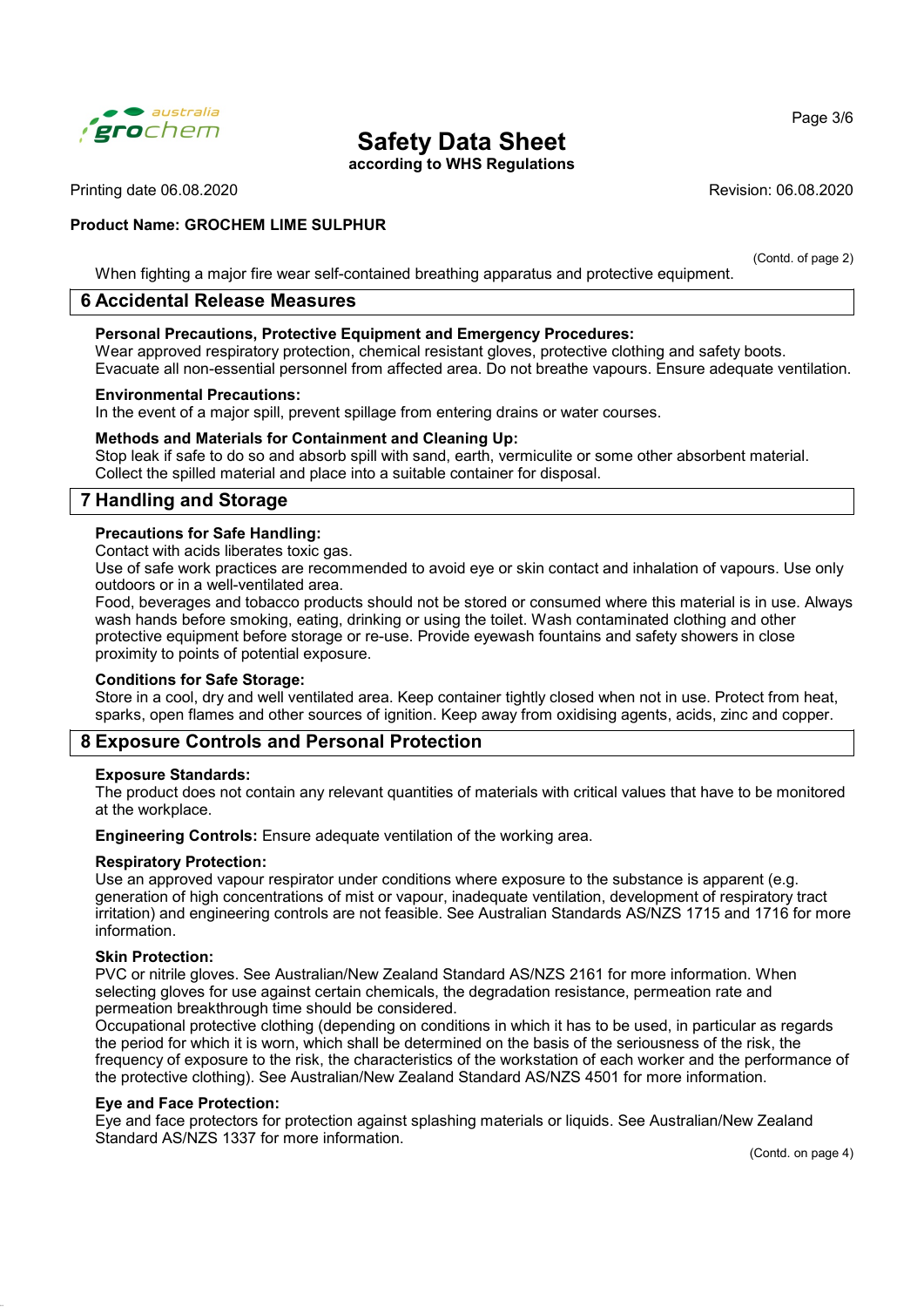

according to WHS Regulations

Printing date 06.08.2020 **Revision: 06.08.2020** Revision: 06.08.2020

Product Name: GROCHEM LIME SULPHUR

# 9 Physical and Chemical Properties

| <b>Appearance:</b>                                                |                           |
|-------------------------------------------------------------------|---------------------------|
| Form:                                                             | Liquid                    |
| Colour:                                                           | Red to orange.            |
| Odour:                                                            | Rotten egg odour          |
| <b>Odour Threshold:</b>                                           | No information available  |
| pH-Value:                                                         | 11.5                      |
| <b>Melting point/freezing point:</b>                              | <0 °C                     |
| <b>Initial Boiling Point/Boiling Range:</b>                       | 100 °C                    |
| <b>Flash Point:</b>                                               | Not applicable            |
| <b>Flammability:</b>                                              | Product is not flammable. |
| <b>Auto-ignition Temperature:</b>                                 | No information available  |
| <b>Decomposition Temperature:</b>                                 | No information available  |
| <b>Explosion Limits:</b>                                          |                           |
| Lower:                                                            | No information available  |
| Upper:                                                            | No information available  |
| Vapour Pressure at 20 °C:                                         | 24 hPa                    |
| <b>Relative Density:</b>                                          | 1.24                      |
| <b>Vapour Density:</b>                                            | No information available  |
| <b>Evaporation Rate:</b>                                          | As for water              |
| <b>Solubility in Water:</b>                                       | Soluble                   |
| Partition Coefficient (n-octanol/water): No information available |                           |
| <b>Viscosity:</b>                                                 | No information available  |
| VOC:                                                              | >60 % (Water)             |

# 10 Stability and Reactivity

#### Possibility of Hazardous Reactions:

Hazardous polymerisation will not occur. Contact with acids liberates toxic gas.

Chemical Stability: Stable at ambient temperature and under normal conditions of use.

Conditions to Avoid: Heat, sparks, open flames and other sources of ignition.

Incompatible Materials: Oxidising agents, acids, zinc and copper.

Hazardous Decomposition Products: No hazardous decomposition products known.

## 11 Toxicological Information

Toxicity:

# Acute Health Effects

### Inhalation:

May cause respiratory irritation and coughing. Overexposure may cause breathing difficulties, pulmonary oedema, unconsciousness and death.

**Skin:** Causes skin irritation, redness and rash.

Eye: Causes serious eye irritation, redness, lachrymation, conjunctivitis and possible burns.

#### Ingestion:

May cause collapse, pulmonary oedema, haemorrhage and damage ot the liver, kidneys and brain. Large quantities can be fatal.

Skin Corrosion / Irritation: Causes skin irritation.

Serious Eye Damage / Irritation: Causes serious eye irritation.

(Contd. of page 3)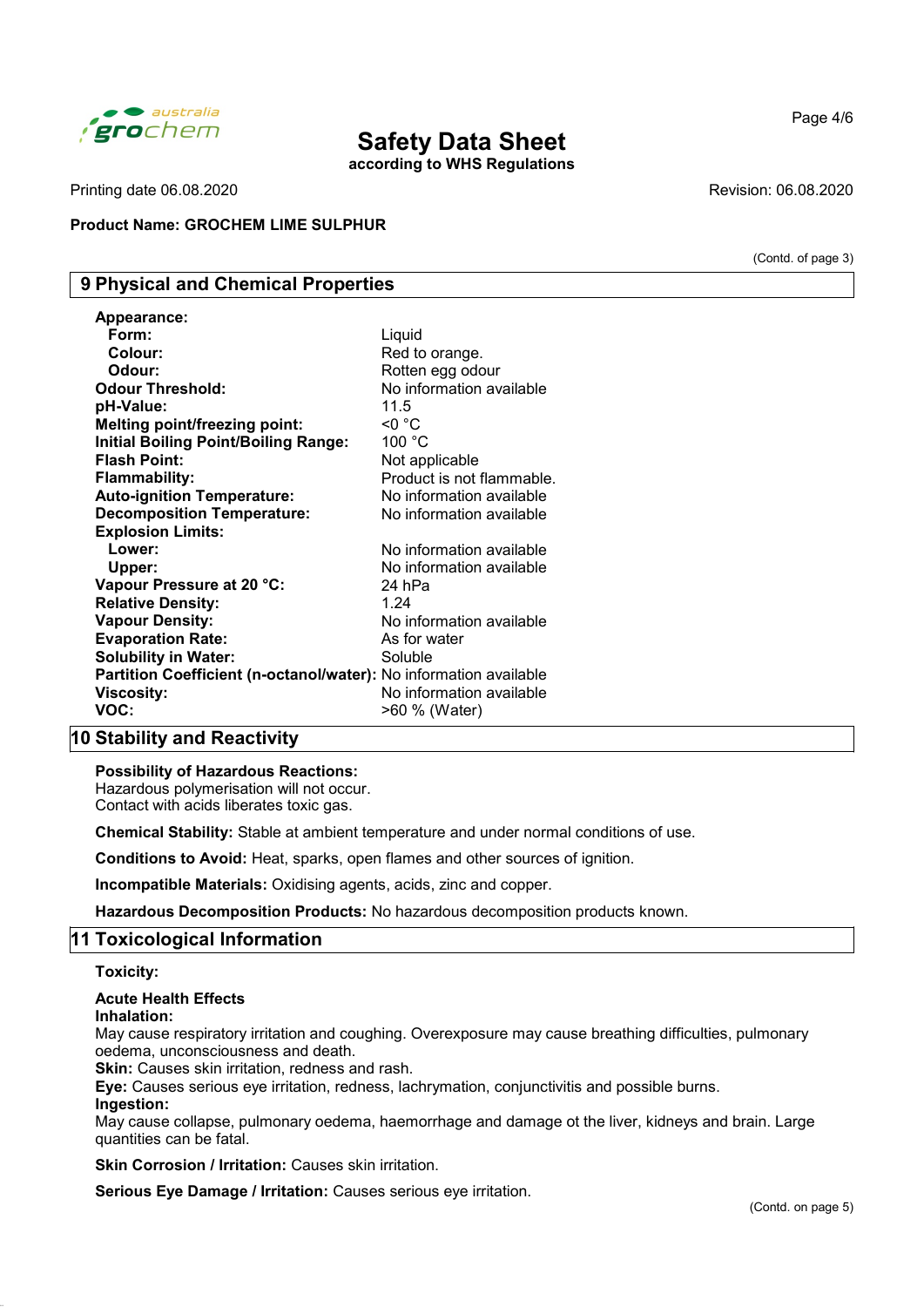

according to WHS Regulations

Printing date 06.08.2020 **Revision: 06.08.2020** Revision: 06.08.2020

#### Product Name: GROCHEM LIME SULPHUR

Page 5/6

(Contd. of page 4)

Respiratory or Skin Sensitisation: Based on classification principles, the classification criteria are not met.

Germ Cell Mutagenicity: Based on classification principles, the classification criteria are not met.

Carcinogenicity: This product does NOT contain any IARC listed chemicals.

Reproductive Toxicity: Based on classification principles, the classification criteria are not met.

Specific Target Organ Toxicity (STOT) - Single Exposure: May cause respiratory irritation.

# Specific Target Organ Toxicity (STOT) - Repeated Exposure:

Based on classification principles, the classification criteria are not met.

Aspiration Hazard: Based on classification principles, the classification criteria are not met.

Chronic Health Effects: No information available

Existing Conditions Aggravated by Exposure: No information available

Additional toxicological information: No information available

# 12 Ecological Information

Ecotoxicity:

Aquatic toxicity: Very Toxic to aquatic life with long lasting effects.

Persistence and Degradability: No further relevant information available.

Bioaccumulative Potential: No further relevant information available.

Mobility in Soil: No further relevant information available. Other adverse effects: No further relevant information available.

## 13 Disposal Considerations

Disposal Methods and Containers: Dispose according to applicable local and state government regulations.

Special Precautions for Landfill or Incineration: Please consult your state Land Waste Management Authority for more information.

## 14 Transport Information

| <b>UN Number</b><br>ADG, IMDG, IATA                     | <b>UN3082</b>                                                                                                                                                                                |
|---------------------------------------------------------|----------------------------------------------------------------------------------------------------------------------------------------------------------------------------------------------|
| <b>Proper Shipping Name</b><br>ADG, IATA<br><b>IMDG</b> | ENVIRONMENTALLY HAZARDOUS SUBSTANCE,<br>LIQUID, N.O.S. (Calcium polysulphides)<br>ENVIRONMENTALLY HAZARDOUS SUBSTANCE,<br>LIQUID, N.O.S. (Calcium polysulphides), MARINE<br><b>POLLUTANT</b> |
| <b>Dangerous Goods Class</b><br><b>ADG Class:</b>       | 9 Miscellaneous dangerous substances and articles.                                                                                                                                           |
| <b>Packing Group:</b><br>ADG, IMDG, IATA                | $\mathbf{III}$                                                                                                                                                                               |
| <b>Marine pollutant:</b>                                | Yes<br>Symbol (fish and tree)                                                                                                                                                                |
| <b>EMS Number:</b>                                      | $F-A.S-F$                                                                                                                                                                                    |